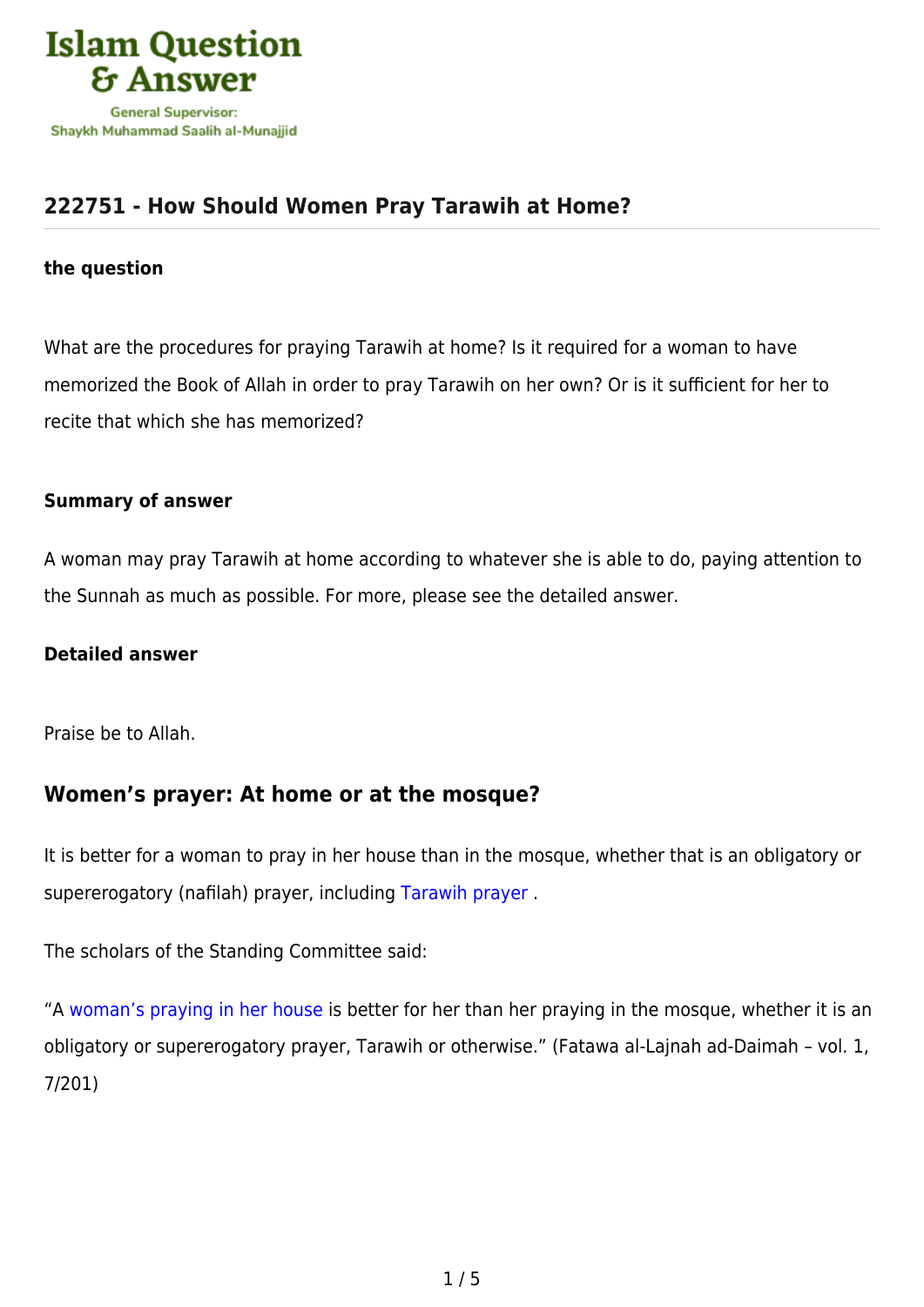

### **How can women pray tarawih at home?**

A woman may pray Tarawih at home according to whatever she is able to do, paying attention to the Sunnah as much as possible. If she has memorized the entire Book of Allah and she is able to make the prayer lengthy, then she may pray eleven rak'ahs, or thirteen, praying two by two, then praying Witr at the end.

If she cannot make her prayer lengthy, then she should pray two by two, whatever Allah has decreed that she should pray, then when she thinks that she has done as much as she is able to, she should pray Witr at the end, with one rak'ah.

The scholars of the Standing Committee said:

"Tarawih prayer is eleven or thirteen rak'ahs, saying the taslim after each two rak'ahs, and praying Witr at the end (with one rak'ah) is preferable, following the example of the Prophet (blessings and peace of Allah be upon him). But if anyone prays with twenty or more rak'ahs, there is nothing wrong with that, because the Prophet (blessings and peace of Allah be upon him) said: "The night prayers are two (rak'ahs) by two, then if one of you fears that dawn is about to break, he should pray one rak'ah, so as to make what he has prayed odd-numbered." Agreed upon. So he (blessings and peace of Allah be upon him) did not specify a particular number of rak'ahs." (Fatawa al-Lajnah ad-Daimah, vol. 1, 7/198)

## **Do women have to memorize the Quran to pray tarawih at home?**

A woman does not have to have memorized the Quran in order to pray Tarawih in her house; rather if she has memorized it, or a goodly amount of it, she may pray with whatever she has memorized of the Quran.

If she was not able to memorize enough to help her pray at home, there is no blame on her, or on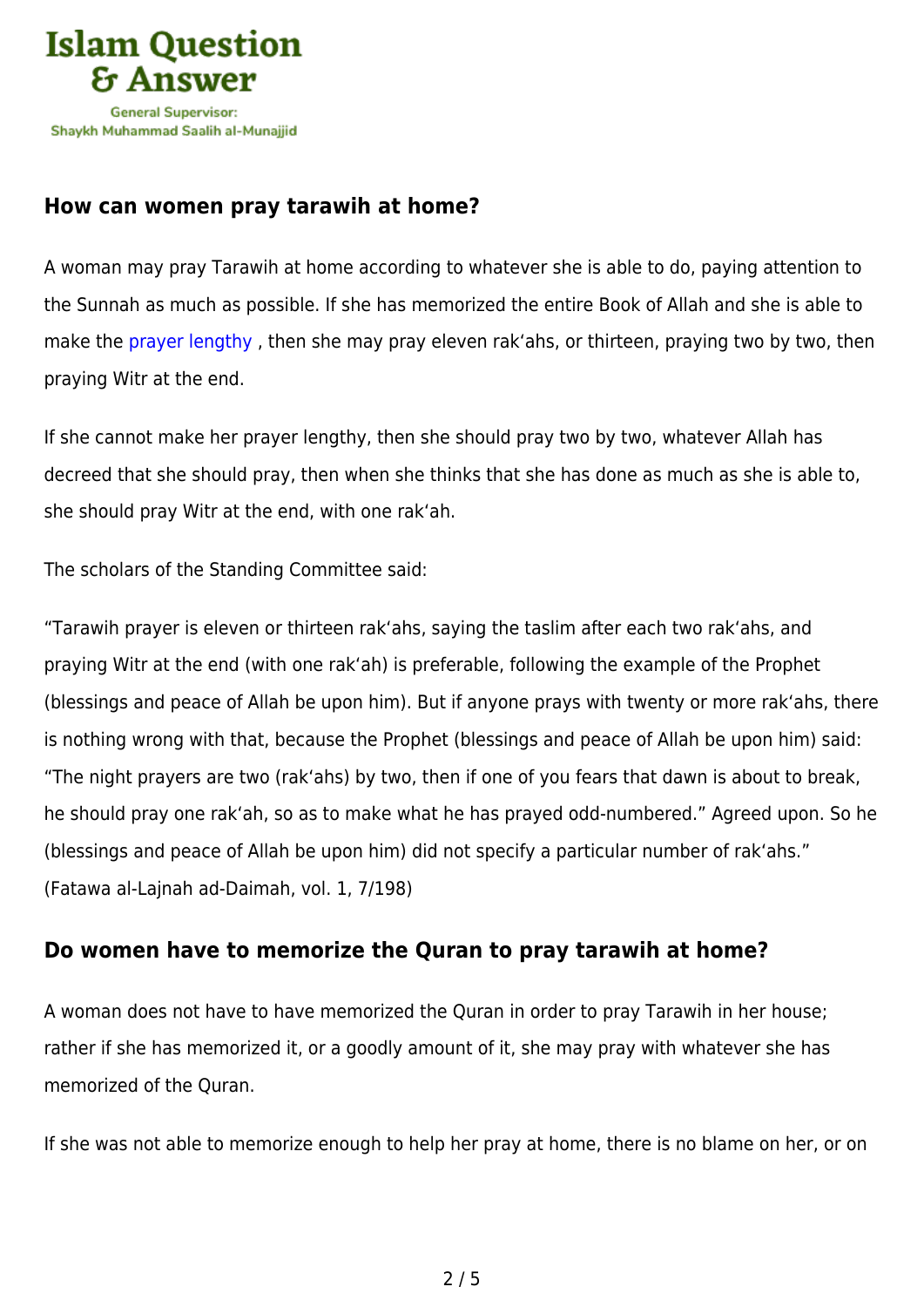

any man, if they pray reading from the Mus-haf (printed copy of the Quran).

Shaykh Ibn Baz (may Allah have mercy on him) said:

"If there is a need to read from the Mus-haf, for one who is an imam leading the prayers, or a woman who is praying Tahajjud at night, or a man who has not memorized the Quran, there is nothing wrong with that." (Fatawa Nur 'ala ad-Darb, 8/246)

### **Can a woman lead other women in tarawih prayer?**

If there are a number of women in the house, there is nothing wrong with her leading them in praying in congregation. She should stand in the middle of the row, and recite whatever she is able to, and if she reads from the Mus-haf there is nothing wrong with that.

Shaykh Ibn 'Uthaymin (may Allah have mercy on him) said:

"It is better for a woman to pray in her house, even if there is a mosque in which Tarawih prayers are held, and if she prays in her house, there is nothing wrong with her leading other women in the house in prayer. In this case, if she has only memorized a little of the Quran, she may [read from](https://islamqa.com/en/answers/69670) [the Mus-haf](https://islamqa.com/en/answers/69670) ." (Fatawa Nur 'ala ad-Darb by Ibn 'Uthaymin)

### **Can women pray tarawih at the mosque?**

There is nothing wrong with a woman praying Tarawih or other prayers in the mosque, with the congregation of men, especially if that will be more effective in encouraging her to offer a lengthy prayer, and will help her to do that regularly, even if offering prayers – both obligatory and supererogatory – at home is better for her – in principle – than her offering prayers in the mosque.

Shaykh Ibn Baz (may Allah have mercy on him) was asked:

What is the Islamic ruling on a woman praying Tarawih in the mosque?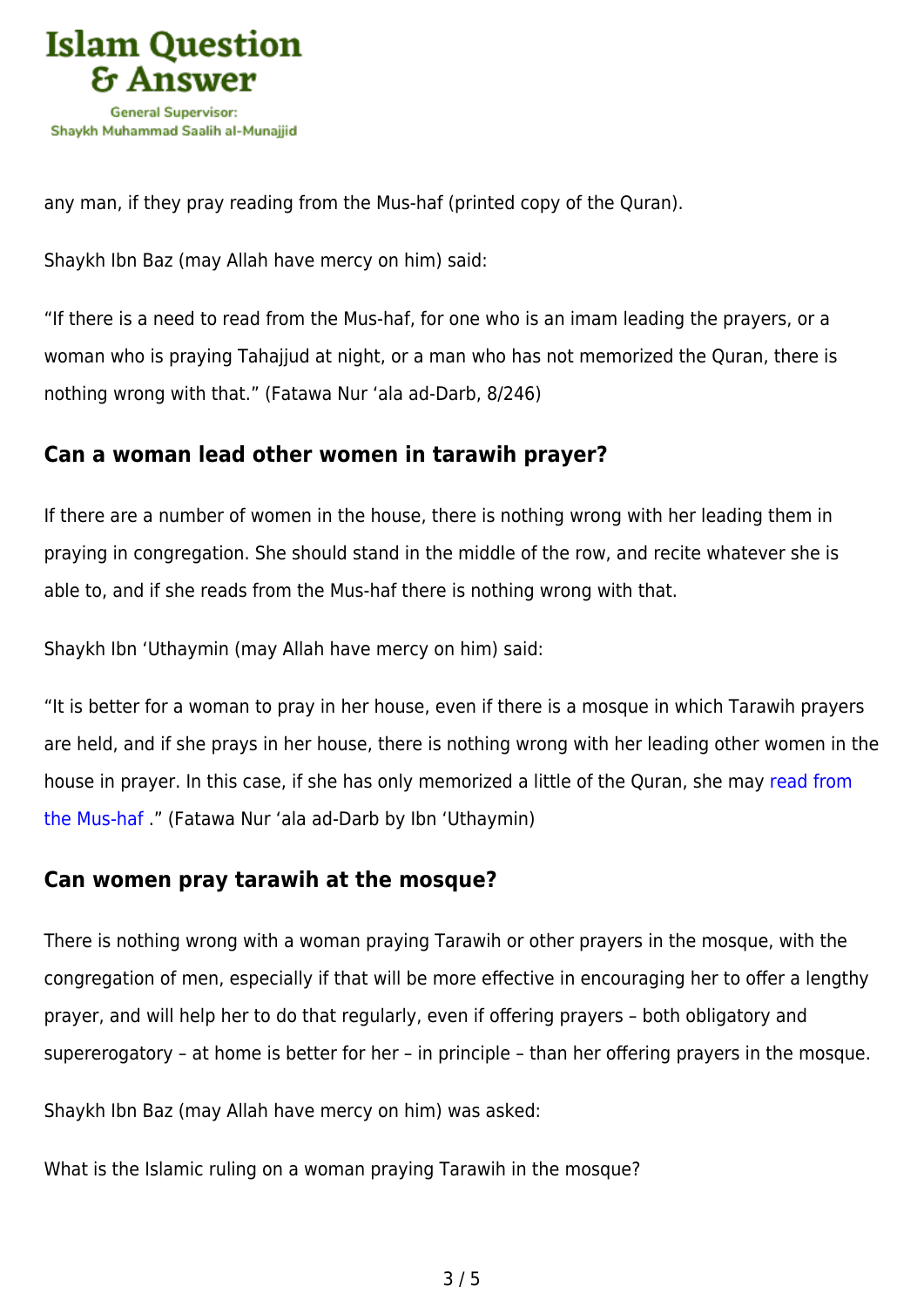

#### He replied:

"The basic principle with regard to a woman's prayer is that her home is preferable and better for her, but if she thinks that there is an interest to be served by praying in the mosque, so long as she covers herself properly, because that is more motivating for her, or because she can benefit from listening to lessons, then there is nothing wrong with that, praise be to Allah. It is also good because of what it involves of great benefits and encouraging people to do righteous deeds." (From the [Shaykh's website](https://islamqa.com/en/answers/17749) )

#### He was also asked:

Is it permissible for a woman to pray Tarawih in the mosque with the men?

He (may Allah have mercy on him) replied:

"Yes, it is mustahabb for her to do that if she fears that she will be lazy at home, otherwise her house is better. But if there is a need for that, there is nothing wrong with it. The women used to offer the five daily prayers with the Prophet (blessings and peace of Allah be upon him), although he said: "Their houses are better for them."

But some women may feel lazy or unmotivated at home. So if she goes out to the mosque, fully covered and observing the hijab, and avoiding any wanton display, with the aim of praying and listening to people of knowledge, then she will be rewarded for that, because this is a righteous aim." (Fatawa Nur 'ala ad-Darb, 9/489)

Shaykh Ibn 'Uthaymin said:

"It is better for her to pray Tarawih at home, but if praying in the mosque is more motivating for her and helps her to focus better, and if she prays at home she fears that she may neglect her prayer, then in this case the mosque may be better." (Al-Liqa ash-Shahri)